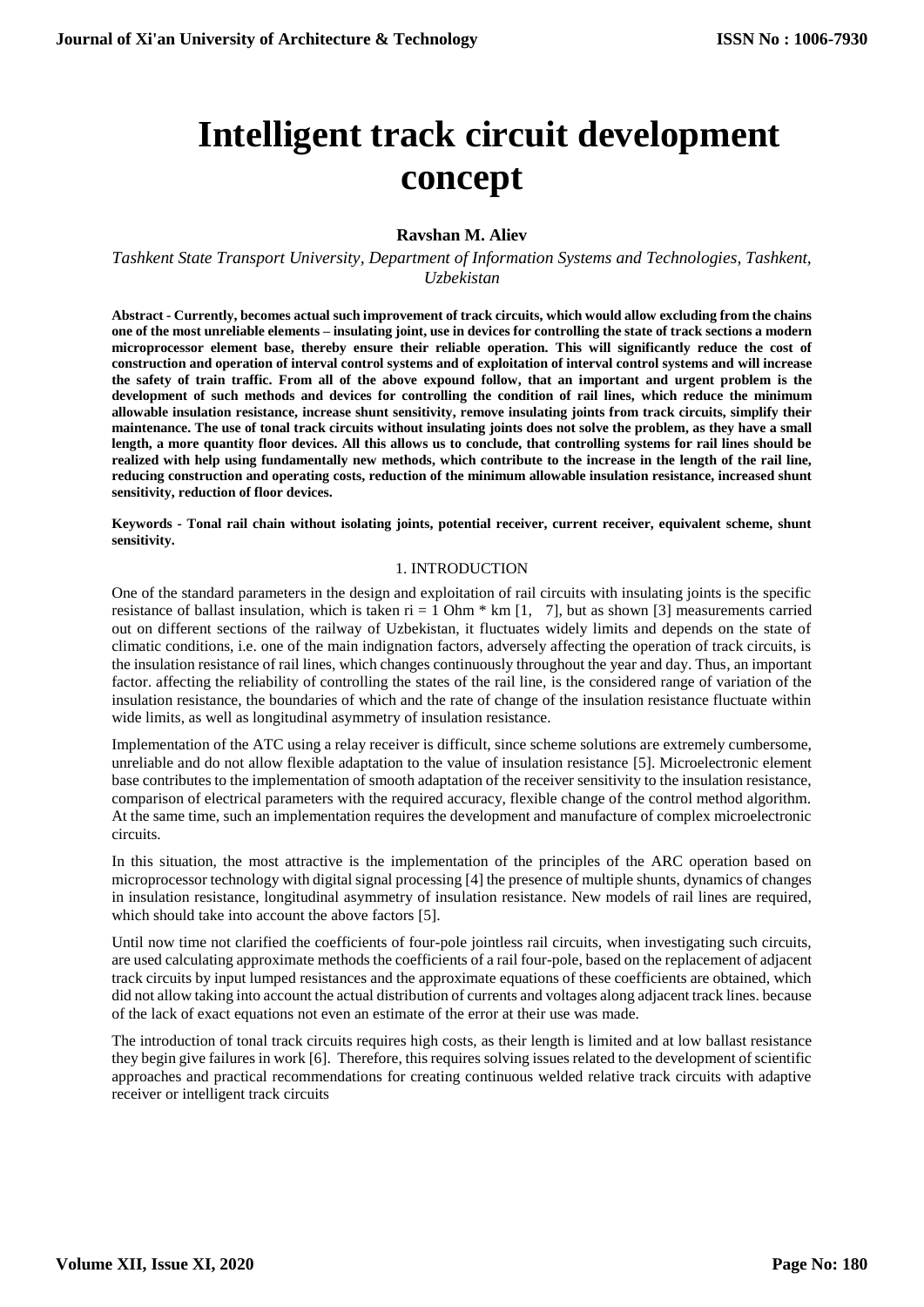#### 2. METHODOLOGY

At the analysis and synthesis of track circuits without insulating joints in the main the general theory of track circuits can be used. However, it is necessary to take into account some specific features, due to the lack of insulating joints. The calculations of the rail circuit coefficients were carried out with a number of assumptions [6; 8] and no was given method for their precise determination. To determine the exact equations, it is necessary to consider jointless rail circuits as unbounded asymmetric rail lines [9], at which, first, the primary and secondary parameters can differ significantly from each other [10] and secondly, moving units can be located on adjacent track circuits.



Figure 1. The main substitution schema of a jointless track circuit

With considering these assumptions general scheme substitutions of a track circuit without insulating joints in normal mode can be represented in the form of a diagram shown in Fig. 1.

In this scheme, points B and E show the connection points for the equipment of the supply and ends of relay of the rail circuit. The distance between points "B" and "E" is called the design length of the continuous track circuit  $l_{\mathbf{c}(s)}$ .

Distances  $l_{a(n-1)}$  and  $l_{a(n)}$  represent the zones of additional shunting of the RLn rail line, respectively, at the beginning and at the end of the rail line from the shunts of the departing and approaching trains to the rail line. Auto block traffic light can be set at a distance greater than  $l_{a(n)}$ , so that the switching of the traffic light indication to prohibiting is excluded when the train approaches it. The length of the additional shunting zones is maximum at the minimum insulation resistance of the rail line, when the voltage on the track receiver is minimal, and minimum - at maximum insulation resistance when the voltage on the track receiver is at maximum in normal mode. With an increase in the frequency of the signal current, the resistance of the rail lines increases, and the length of the additional shunting zones is reduced.

This scheme, as can be seen from the figure, differs significantly from the substitution scheme of the rail circuit with insulating joints in Fig. 2.



Figure 2. General scheme of the substitution of a track circuit with insulating joints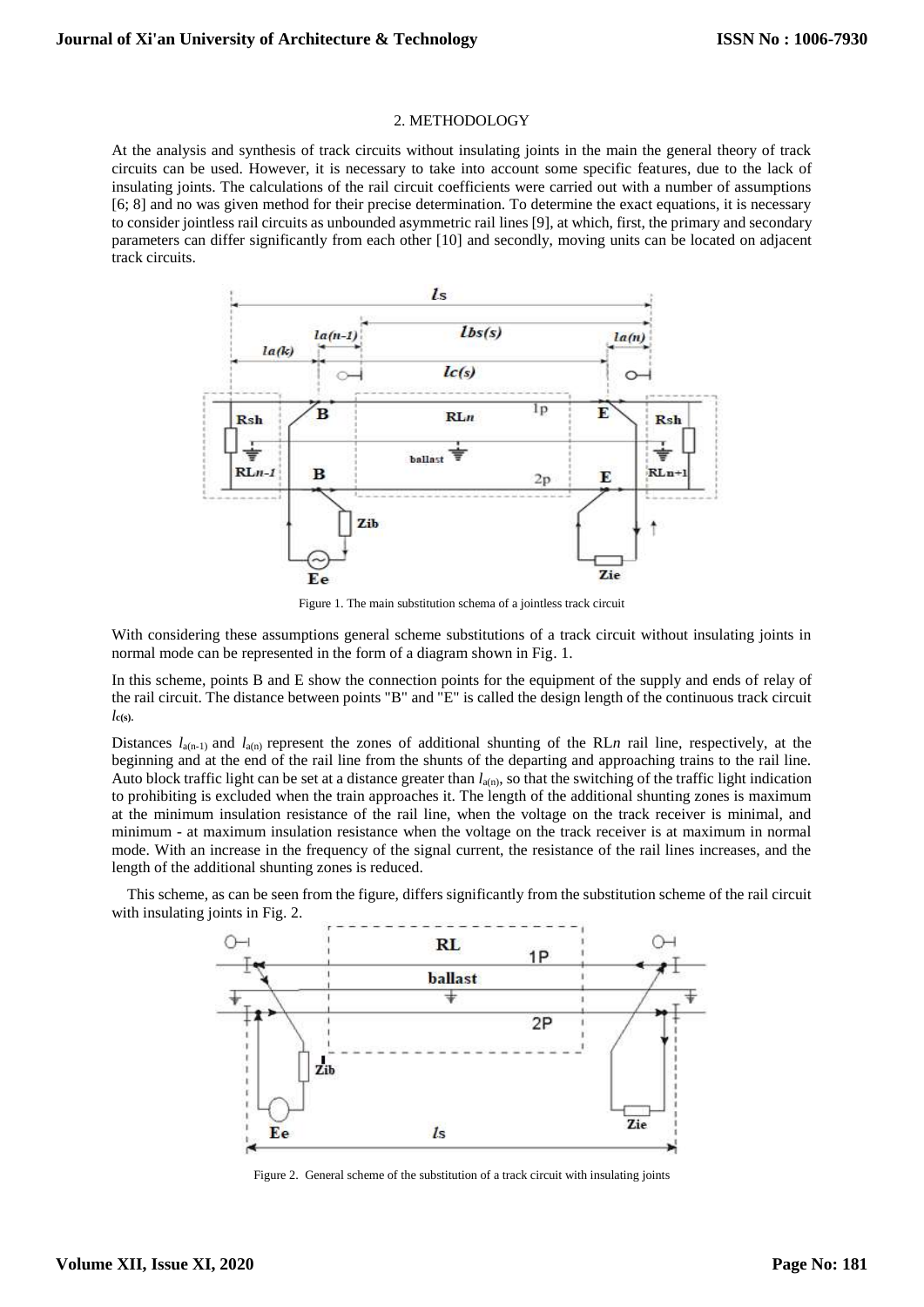Therefore, for the analysis and synthesis of rail circuits without insulating joints, first of all, it is necessary to derive equations for calculating the coefficients the quadripole, replacing a rail line.

Coefficients of a quadripole of a jointless track circuit (JTC) can be determined on the basis of the equations for the distribution of currents and voltages along the rail line according (Fig. 3) with initial conditions different from the conditions adopted for track circuits with insulating joints.



Figure 3. General scheme of the substitution jointless rail circuit

Comparing the diagram shown in figure 1 with the basic scheme substitution of track circuits with insulating joints (TC) (Figure 2) it can be argued:

1. Scheme jointless track circuit (Figure 1) and track circuit with insulating joints (Figure 2) differ significantly from each other and to use the coefficients of the rail quadripole of the TC for the analysis and synthesis of the JTC cannot be used. Therefore, for the analysis and synthesis of rail circuits without insulating joints, first of all, it is necessary to derive equations for calculating the coefficients of a quadripole replacing a jointless rail line.

2. In normal mode, due to the absence of insulating joints, current spreading along adjacent rail lines will require an increase in the value of Ee, which ultimately will increase the  $K<sub>tmax</sub>$  value and decrease value the  $K<sub>shb</sub>$  and Кm(mainstay).

3. The normal operating mode of the RLn track circuit will be observed not only when all track lines are free, but also in the event that one of the adjacent rail lines is occupied by a mobile unit, at what its shunt will be removed from the point of connection of the track circuit equipment at a distance greater than *lдsh*. The *lash* area is called the additional shunting zone. The indicated zones are located both at the supply *lashs* and at the relay *lashe* ends of the track circuit. When approaching two trains the normal mode work of the RLn track circuit will depend on the presence of train shunts on the adjacent sections of RLn + 1 and RLn-1. In this case, the values *lashs* and *lashe* can have a maximum value.

4. The shunt mode of operation of the RLn track circuit will also depend on the presence of shunts both on RLn and on a part of adjacent rail lines. The shunting zone  $l_{sh} = l_{ashe} + l_k + l_{ashs}$  is called the train length of the rail circuit. When the train is on an adjacent track circuit, a complex shunt is connected to the equipment connection points  $Z_{sh} = R_{shn} + z * l_{ashe}$  or  $Z_{sh} = R_{shn} + z * l_{ashs}$ . For thereof that the train does not block the traffic light itself when approaching the track circuit, the traffic light must be installed in the direction of the train at a distance *ldshk*.



Figure 4. Transformed scheme of the replacement of a jointless track circui*t.*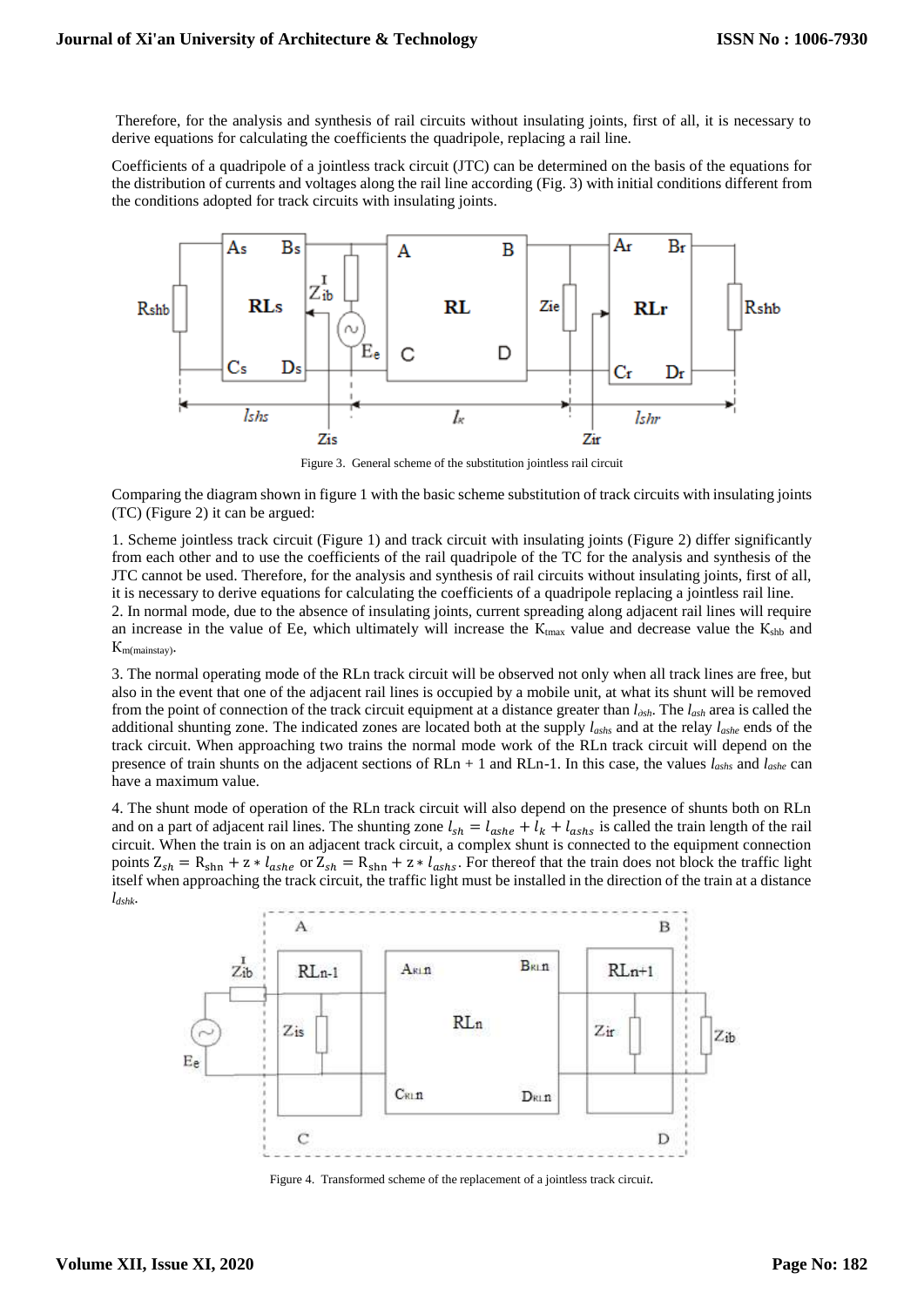Coefficients of a rail quadripole for a jointless rail circuit A, B, C and D are obtained after matrix multiplication:

$$
\left\| \begin{matrix} A & B \\ C & D \end{matrix} \right\| = \left\| \begin{matrix} A_{\text{RLn}-1} & B_{\text{RLn}-1} \\ C_{\text{RLn}-1} & D_{\text{RLn}-1} \end{matrix} \right\| * \left\| \begin{matrix} A_{\text{RLn}} & B_{\text{RLn}} \\ C_{\text{RLn}} & D_{\text{RLn}} \end{matrix} \right\| * \left\| \begin{matrix} A_{\text{RLn}+1} & B_{\text{RLn}+1} \\ C_{\text{RLn}+1} & D_{\text{RLn}+1} \end{matrix} \right\| \tag{1}
$$

where

$$
A_{\text{RLn}} = ch\gamma l; B_{\text{RLn}} = z_w * sh\gamma l; C_{\text{RLn}} = sh\gamma l \frac{1}{z_w}; D_{\text{RLn}} = ch\gamma l.
$$
  
\n
$$
A_{\text{RLn}-1} = 1; B_{\text{RLn}-1} = 0; C_{\text{RLn}-1} = 1/z_{is}; D_{\text{RLn}-1} = 1.
$$
  
\n
$$
A_{\text{RLn}+1} = 1; B_{\text{RLn}+1} = 0; C_{\text{RLn}+1} = 1/z_{ir}; D_{\text{RLn}+1} = 1.
$$
  
\n
$$
Z_{ir} = z_{wr} * \frac{R_{shb} * ch\gamma r l_{shr} + z_{ir} sh\gamma r l_{shr}}{R_{shb} * sh\gamma r l_{shr} + z_{ir} ch\gamma r l_{shr}};
$$
  
\n
$$
Z_{is} = z_{ws} * \frac{R_{shb} * ch\gamma s l_{shs} + z_{is} sh\gamma s l_{shs}}{R_{shb} * sh\gamma s l_{shs} + z_{is} ch\gamma s l_{shs}}.
$$

*zwr*, *zws* is wave impedances of rail lines adjacent to the relay and supply ends, respectively;

γ<sup>r</sup> and γ<sup>s</sup> are constant propagation of rail lines adjoined respectively are relay and supply ends;

*l*shr, *l*shs are distance to the place of imposition of standard shunts.

After multiplying the matrices, we get:

$$
A = ch\gamma l + \frac{z_w}{Z_{ir}} sh\gamma l;
$$
  
\n
$$
B = z_w * sh\gamma l;
$$
  
\n
$$
C = \frac{sh\gamma l}{z_w} + \frac{ch\gamma l}{Z_{is}} + \frac{z_s sh\gamma l}{Z_{ir} * Z_{is}} + \frac{ch\gamma l}{Z_{ir}};
$$
  
\n
$$
D = ch\gamma l + \frac{z_w}{Z_{is}} sh\gamma l.
$$
\n(2)

For a number of special cases, the calculated equations for the coefficients of a rail quadripole are greatly simplified and take the form convenient for practical calculations:

a) if we take  $Rsh = Rshn = 0$ , then:

$$
Z_{ir} = z_{ir} * th\gamma_r l_{shr};
$$
  
\n
$$
Z_{is} = z_{is} * th\gamma_s l_{shs};
$$
  
\n
$$
A = ch\gamma l + \frac{z_w}{Z_{ir}th\gamma_r l_{shr}} sh\gamma l;
$$
  
\n
$$
B = z_w * sh\gamma l;
$$
  
\n
$$
C = \frac{sh\gamma l}{z_w} + \frac{ch\gamma l}{Z_{is}th\gamma_s l_{shs}} + \frac{z_w sh\gamma l}{Z_{is}th\gamma_s l_{shs} * Z_{ir}th\gamma_r l_{shr}} + \frac{ch\gamma l}{Z_{ir}th\gamma_r l_{shr}};
$$
  
\n
$$
D = ch\gamma l + \frac{z_s}{Z_{is}th\gamma_s l_{shs}} sh\gamma l.
$$
  
\n(3)

#### b) at presence at the supply end the rail circuit are insulating joints and choke-transformers of zis =  $\infty$ :

$$
A = ch\gamma l + \frac{z_{\rm B}^{C}}{Z_{is}th\gamma_{s}l_{shs}}sh\gamma l;
$$
  
\n
$$
B = z_{\rm w} * sh\gamma l;
$$
  
\n
$$
C = \frac{1}{z_{\rm w}} sh\gamma l + \frac{ch\gamma l}{Z_{is}th\gamma_{s}l_{shs}};
$$
  
\n
$$
D = ch\gamma l.
$$
 (4)

v) at presence at the relay end the rail circuit are insulating joints and choke-transformers of  $zir = ∞$ :

$$
A = ch\gamma l;
$$
  
\n
$$
B = z_w * sh\gamma l;
$$
  
\n
$$
C = \frac{1}{Z_w} \left( sh\gamma l + \frac{ch\gamma l}{Z_{ir} th\gamma_r l_{shr}} \right);
$$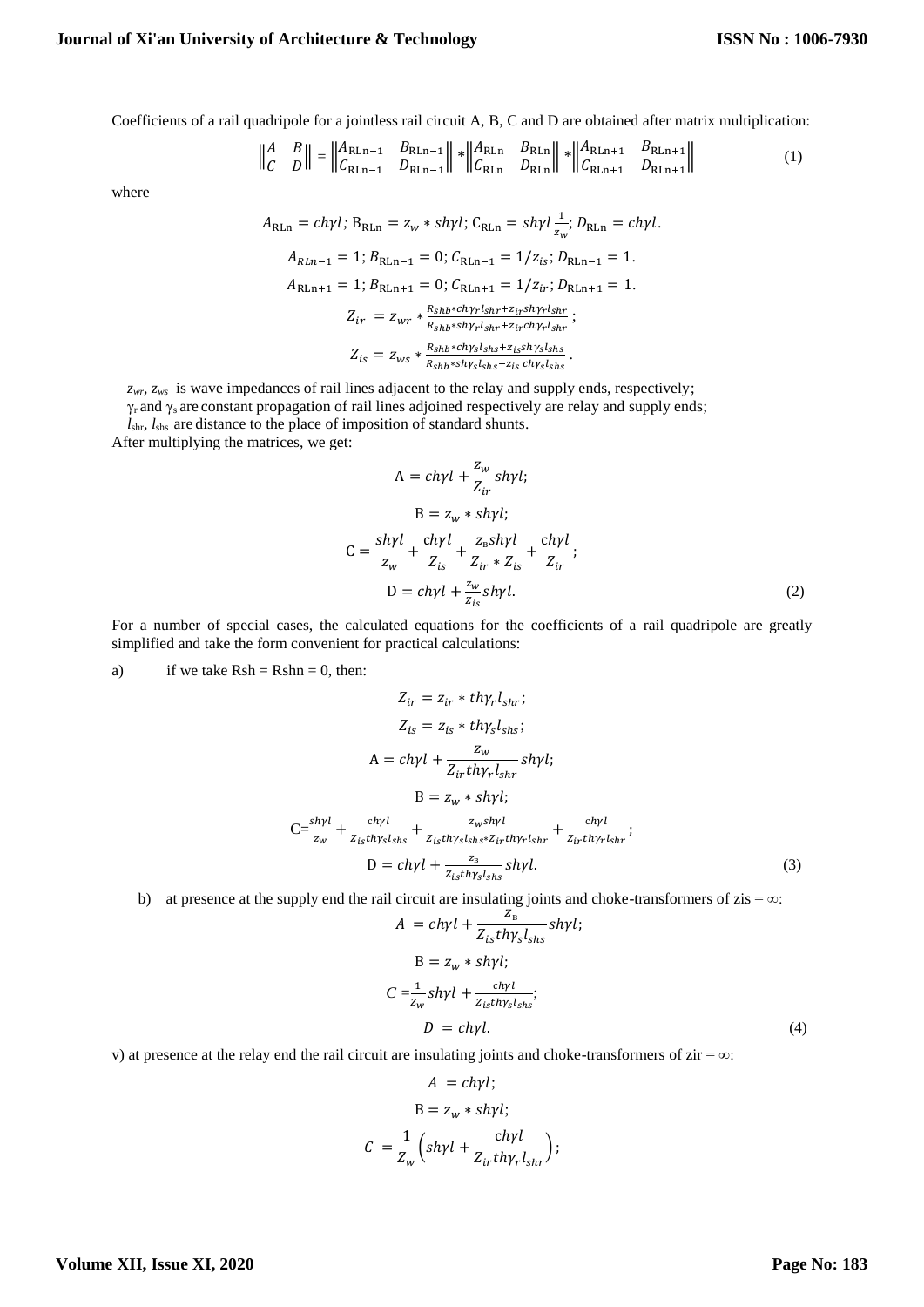$$
D = ch\gamma l + \frac{z_{\rm B}}{z_{ir}t h\gamma_r l_{shr}} sh\gamma l. \tag{5}
$$

g) at finding one a moving unit on an adjacent rail line at the relay end:

$$
A = ch\gamma l + \frac{z_{\rm B}}{Z_{ir}th\gamma_r l_{shr}} sh\gamma l;
$$
  
\n
$$
B = z_w * sh\gamma l;
$$
  
\n
$$
C = \frac{sh\gamma l}{z_w} + \frac{ch\gamma l}{Z_{is}} + \frac{z_{\rm B}sh\gamma l}{Z_{ir}th\gamma_r l_{shr} * Z_{is}} + \frac{ch\gamma l}{Z_{ir}th\gamma_r l_{shr}};
$$
  
\n
$$
D = ch\gamma l + \frac{z_w}{Z_{is}} sh\gamma l.
$$
 (6)

e) on an adjacent rail line at the supply end:

$$
A = ch\gamma l + \frac{z_w}{Z_{ir}} sh\gamma l;
$$
  
\n
$$
B = z_w * sh\gamma l;
$$
  
\n
$$
C = \frac{sh\gamma l}{z_w} + \frac{ch\gamma l}{Z_{is}th\gamma_s l_{shs}} + \frac{z_{ns}sh\gamma l}{Z_{is}th\gamma_s l_{shs} * Z_{ir}} + \frac{ch\gamma l}{Z_{ir}};
$$
  
\n
$$
D = ch\gamma l + \frac{z_w}{z_{ir}th\gamma_r l_{shr}} sh\gamma l.
$$
\n(7)

#### 3. DISCUSSION AND RESULT

To research the ITC, the scheme substitution of the rail line in normal and shunt modes should be represented by one generalized scheme, with the ability to set an uneven change in insulation resistance along a rail line and move trains of any length. Controlling of the state of the rail line ITC can carried with considering states and parameters of other rail lines, therefore, scheme substitution must represent the cumulative of a number of rail lines. Such of cumulative of rail lines will be called the control zone (СZ). The control zone may include compactly located rail lines of the station or stage, which are jointly controlled.

The peculiarity of monitoring the state of rail lines by ITC methods is that at the same time must the considering values of the voltage of the receiving ends and the currents of the supply ends of one or several rail lines of the control zone, what can be done with the participation of a computer according to the program, corresponding to the method of controlling the state of the rail line.



Figure 5. Scheme substitution of the rail line RL3 with discrete-distributed parameters

The calculation of the track circuit should be made taking into account the influence of other track lines. With a signal current frequency above 400 Hz and a rail line length of 500 m or more is observed influence from two track lines on either side of the controlled track circuit. For the calculation of the rail circuit, a basic substitution schema of the rail line is proposed (Fig. 6). On this scheme the basic is rail line RL3, and rail lines RL2, RL4 are presented as influencing. The base scheme uses the designations of the coefficients of the quadripoles A2,… D4, insulation resistance R*I2*,…, R*I4* and shunts R*Sh2*,… R*ShN4* in accordance with figure 5.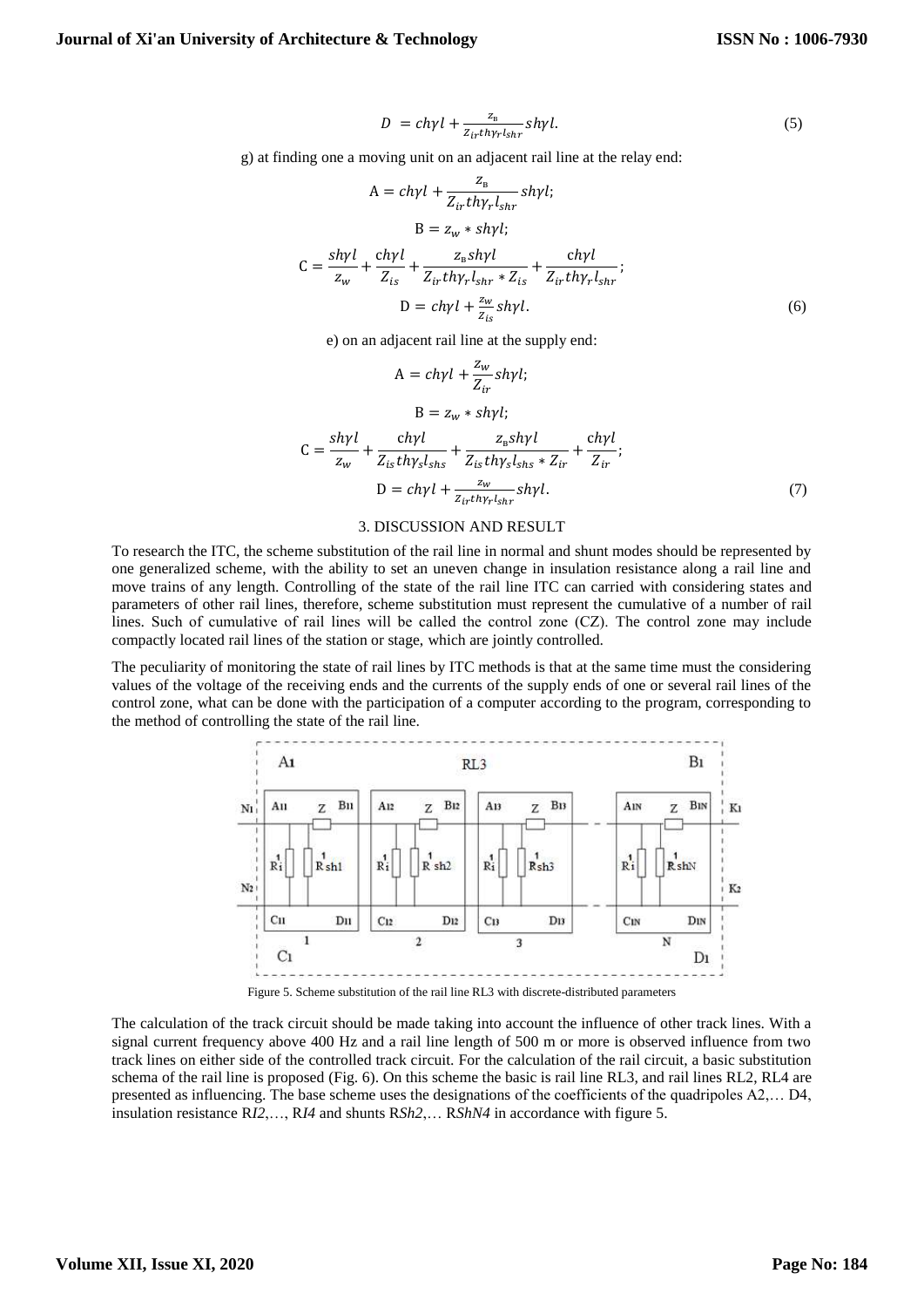

Figure 6. Calculated basic track circuit substitution scheme with discretely distributed parameters of rail lines

Voltages U1 and U2 and currents I1 and I2 at the ends of the rail line are related by the equations (Bryleev and Kotlyarenko, 1970):

$$
U1 = AE*U2 + BE*I2;
$$
  
\n
$$
I1 = CE*U2 + DE*I2.
$$
 (8)

Calculation of voltages and currents of the ends of the RL3 rail line according to the basic equivalent circuit can be performed at any insulation resistance on each of the rail lines, any train coordinates, and any lengths of these trains. The algorithm for calculating the voltage of the receiving end and the current of the supply end is shown (Figure 7), it contains the following block diagrams:

1 is program launch

2 is automatic input of a standard package of initial data

3 is manual correction of values of insulation resistances of each rail line, regulation coefficients fallouts precipitation (imitation of rain, indicating the location, intensity and time of precipitation), number and parameters of trains (values of resistances of shunts of cars, number of cars, speed of movement), module and argument of input resistances at the ends of the rail line, power supply voltage, scaling factors for outputting calculated curves, etc.;

4 is display of current parameters;

5 is calculation of the first and second track circuits;

6 is calculation of third track circuits;

6.1 is insulation resistance calculation;

6.2 is calculation of the coordinates of the rolling stock;

6.3 is calculation of the input resistance of the first quadrupole (RL1) from the side of the power supply;

6.4 is calculation of the input resistance of the second quadripole (RL2) from the side of the power source;

6.5 is calculation of the input resistance of the fifth quadripole (RL5) from the side of the power supply;

6.6 is calculation of the input resistance of the fourth quadripole (RL4) from the side of the power supply;

6.7 is calculation of coefficients of a quadripole (RL3) taking into account the influence of adjacent rail lines;

6.8 is calculation of the power supply current (GE) and voltage at the receiver input (PE);

7 is calculation of the remaining track circuits;

8 is control of the exit of trains from the controlled section;

9 is completion of work.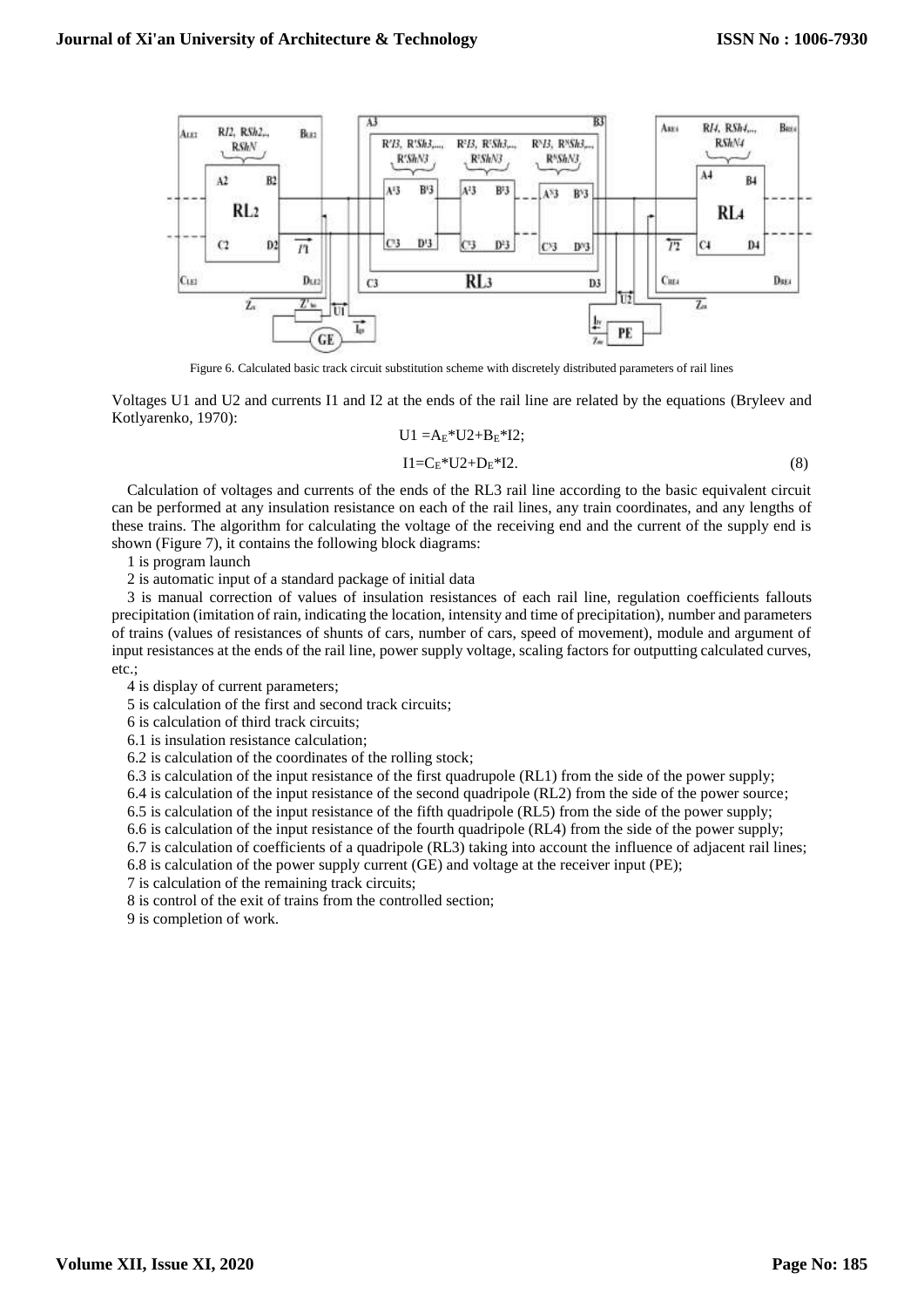

Figure 7. Algorithm of the program for calculating track circuits with discretely distributed parameters of rail lines



Figure 8. Graphs of stress dependences of the third track section from the coordinate of one standard shunts at dynamic change insulation resistance from 1om\*km and below.